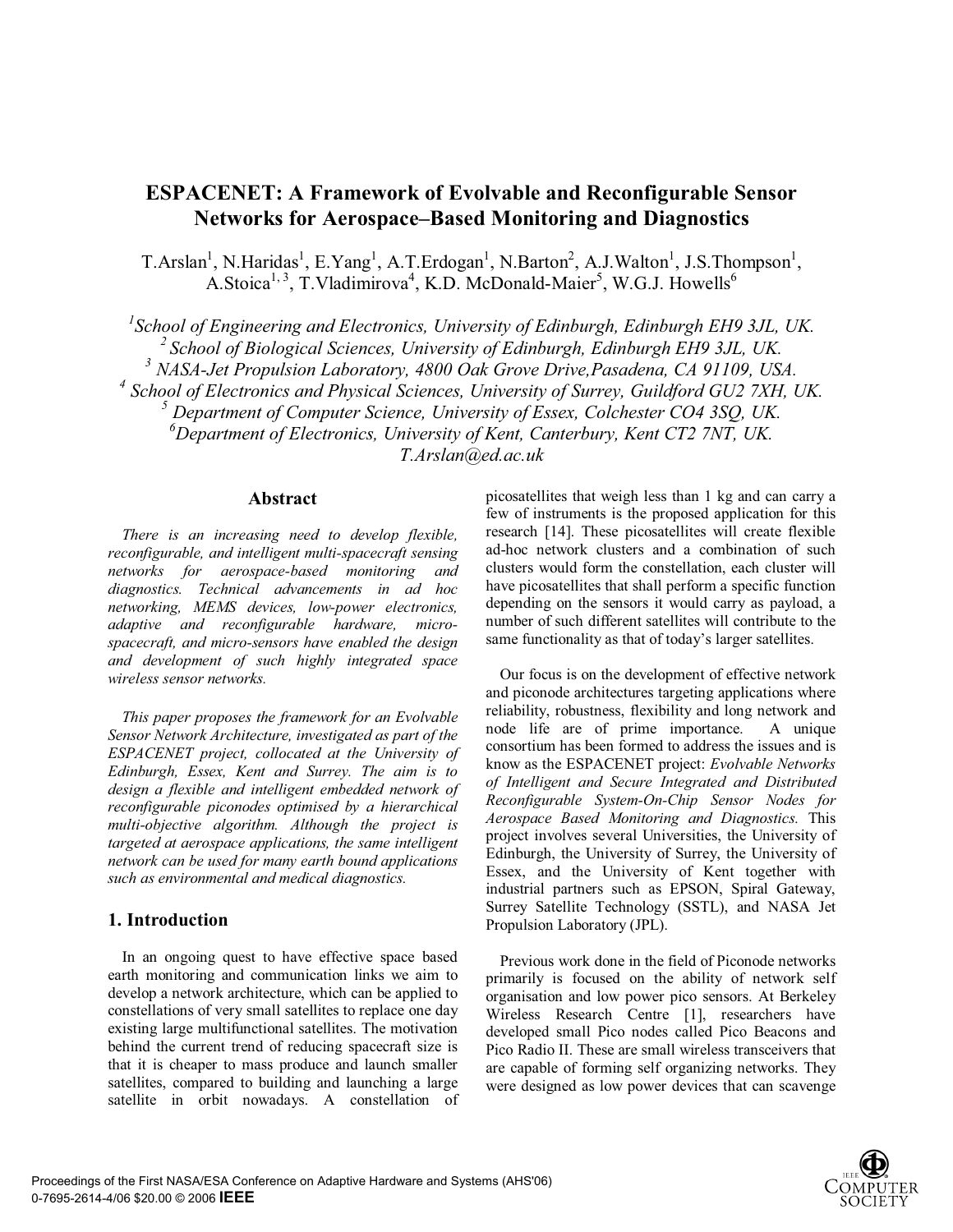on incident light or vibrations to power the device, virtually eliminating the need for a battery.

Similarly, Stanford University and California Polytechnic State University joint project CubeSat [2] is a standard platform developed for educational purposes. It consists of a 1kg square satellite, which has its own development board, Real Time Operating Software, and supporting hardware and can be easily integrated with the user's instruments and payload for space missions.

Both models have standard configurations or platforms. The Berkeley group's model is for testing pico radio networks. It has fixed sensors and fixed hardware and no degree of node reconfiguration unless it is taken apart and redesigned. The CubeSat model was designed with no specific application; it has a basic chassis and board which needs to be integrated with the user's modules before launch.

In both cases, once launched there is no capability to change the configuration. We would like to overcome this barrier and enable our picosatellite to reconfigure itself. The overall design can be partitioned into hardware and software, the two main areas where reconfigurability can be targeted.

For a reconfigurable hardware design, FPGA, DSP and other digital modules, and sensors are required. We have already worked on low power FIR filters [3], aadaptive Viterbi decoding algorithms [6], low power architectures for MC-CDMA receivers [9], low power reconfigurable FFT Processor [4], and reconfigurable SoC architectures [11].

From the hardware perspective, it is possible to change how data is gathered from the reconfigurable sensors. However, even the reconfigurable internal architecture determines how this data would be processed and used.

It is important to apply the knowledge gained over the years in the field of sensor development and fabrication. Having reconfigurable sensors will enable the satellite to change its application as directed by network requirements. This enables us to employ a number of generic picosatellites capable of configuring themselves to very specific roles. All the decisions would be taken by a multi-objective algorithm controlling the network. Following on from previous work on genetic algorithms, we are now looking forward to generating more precise algorithms derived from biology that can link with the overall network formation and dynamically configure the network for

correct operation in rapidly changing environmental conditions. The resulting system would be competent enough to assign certain tasks to each individual node and reconfigure these nodes to undertake the work.

The initial objectives in this project are:

- (i) To specify the Network Architecture and the picosatellite nodes used in the network,
- (ii) To determine the power constraints on the satellites,
- (iii) To determine the degree of reconfigurability within the network,
- (iv) To develop an algorithm based on biological evolution, which will control the network, and
- (v) Explore new propulsion systems for picosatellites.

We will discuss the overall idea in the following sections, (1) Network Architecture for the Constellation, (2) The Hardware Architecture for the satellites, and (3) The Evolvable multi-objective algorithm that would control the network

### **2. Network Architecture**

The Network will be a three level hierarchical, clustered architecture based on a small cluster of Pico Satellites flying sub-orbits to the orbital plane of the larger Micro Satellites. The satellite platform will be derived from the University of Surrey's Micro Satellites building up on the results of the recent Disaster Monitoring Constellation programme [13]. Intersatellite links will exist between all satellites in orbit [12].

The hierarchy consists of pico satellites which are limited to a small weight of less than 1kg and have limited space for both solar panels and for an on-board battery. Having extendable solar panels would increase the air drag on the satellite, which would mean extensive use of propulsion systems to keep the pico satellite in orbit. Next in the hierarchy are the larger Micro Satellites, having the capability for high performance operations, such as controlling and organizing the picosatellites, for data processing and high powered applications, such as transmitting to the nearest mother satellite or ground based station.

At the top of the hierarchy would be the ground relay satellites, these would be the mother satellites reconfigured for a special purpose, to transmit all information within the network to the ground stations on earth.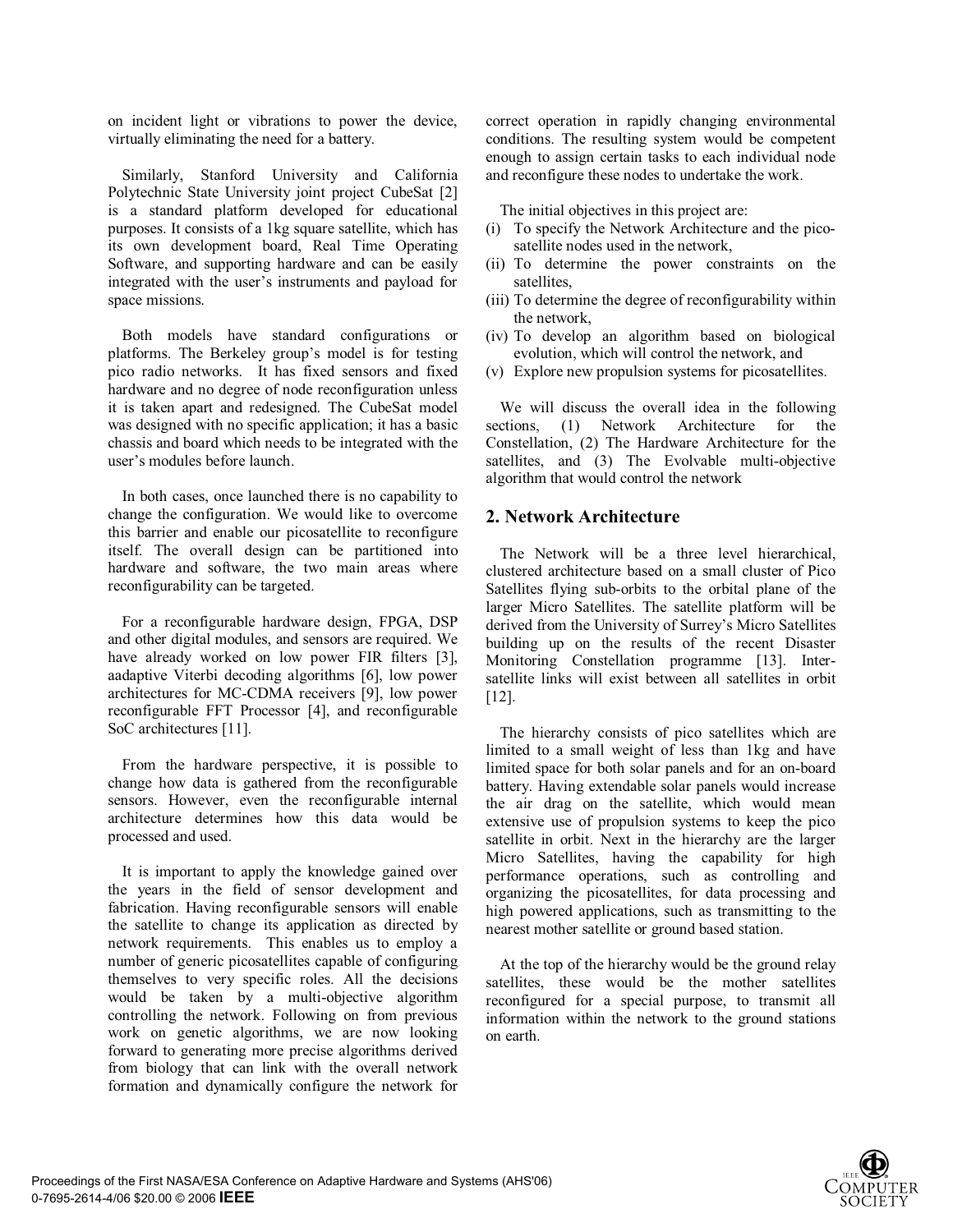

#### **Figure 1 Hierarchical Network of Satellites in Orbit**

Since we are following a Low Earth Orbit (LEO), the orbital period is somewhere between 90 to 120 minutes. As each Micro satellite passes over a ground transmitting station, it will relay its data to earth. However, in order to do this, it would need to divert all available power for the use of the high powered antenna. In such circumstances, it will relinquish

control of the pico satellites (for a short time) and become a ground relay satellite for all the satellites in orbit. When the pass is complete, it will become a mother satellite controlling the pico satellites in its suborbit. Hence the picosatellite will only gather information through its sensors and transmit it to the mother satellite. The mother satellite shall process this data and transmit it to the nearest ground relay satellite.

This heterogeneous network is the first step to developing and testing all the deliverables such as the evolvable algorithm and the individual sensor nodes. As technology improves, we can go in for a more homogenous approach where pico satellites would be employed in all three levels of the hierarchy.

### **3. Hardware Architecture**

The novelty of our project will be the reconfigurable nature of the nodes within the network.

By allowing the individual nodes to reconfigure the network requirements, we can efficiently optimize objectives like power consumption, latency etc. Work can be distributed over the network and nodes can reconfigure in order to efficiently perform those operations.

A low power System on Chip (SoC) based design allows us to configure a number of subsystems, such as the embedded processor, reconfigurable communication module, decoders, encryption and decryption modules, power management, and radio subsystem onto a single substrate eliminating the need for board interconnects reducing the size chip. We can also implement algorithms for network on chip to improve communication between the subsystems and reduces latency.

Satellites require a number of compulsory sensors and subsystems like Attitude Determination and Control System (ADCS), On Board Data Handling (OBDH), and Power system, which form the satellite bus.

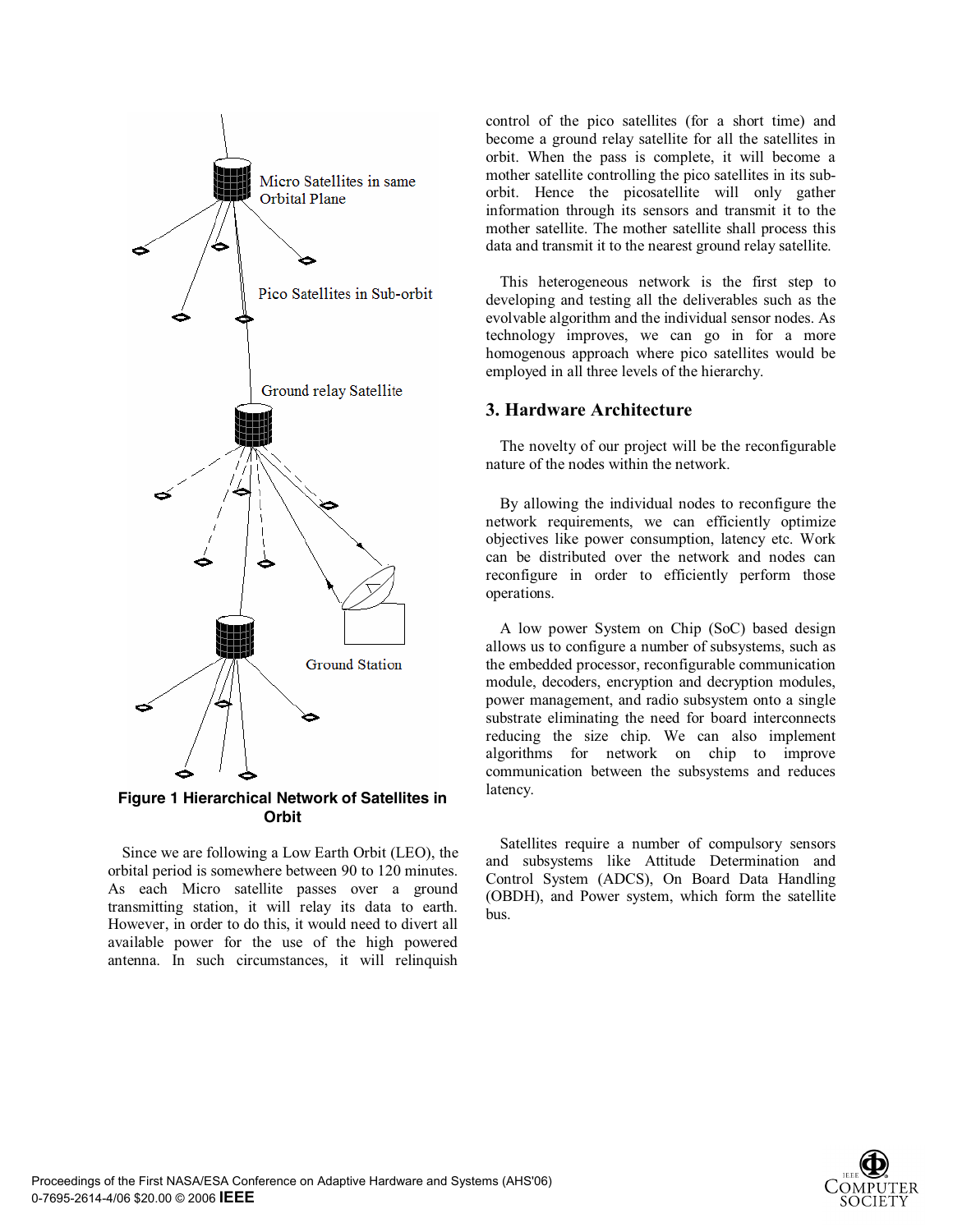

**Figure 2 Proposed Hardware Architecture** 

The ADCS consists of different types of sensors and actuators. For example, the ADCS module of the EyasSat [10] designed by the US Air Force Academy has a solid-state single axis gyroscope, two axis accelerometers, two sun sensors, a yaw attitude sensor and two actuators (reaction wheel and torque rod set) [11]. For picosatellites, the ADCS will be one of the main masses, and the possibility to fabricate digital interfaced micro machined ADCS units, will allow us to have independent flying picosatellites.

The OBDH consists of on-board computers for data processing, RAMs for temporary data, mass memories for storing the data to be transmitted, and the boot loader [11].

The Architecture will be centric to the Advanced Microprocessor Bus Architecture (AMBA) bus, surrounded by programmable SoC devices, sensors, ADC/DAC and on-chip reconfigurable microantenna.

The radio is designed for inter-satellite link between all the nodes of the network. There is an example for inter-satellite link. In March 2003, the

National Space Development Agency of Japan (NASDA) and the European Space Agency (ESA) successfully tested the inter-satellite communication between the Advanced Earth Observing Satellite II (ADEOS-II), "Midori II", of NASDA and the Advanced Relay and Technology Mission (ARTEMIS) of ESA. This experiment was to use both Ka-band (26 GHz) for data transmission and Sband (2 GHz) for command transmission [11].

At Surrey Satellite Centre, they are evaluating 802.11 as the wireless standard for inter-satellite links, another emerging standard is the 802.16e, which has high capacity in terms of range and data rates, ideal for supporting a large constellation of high performance pico satellites, but has a disadvantage of being power hungry.

Encryption is also an important module since any eavesdropping on data being passed within the network is undesirable. The aim is to develop a secure communication based on unique properties of the communicating satellites.

The architecture relies on effective emulation and debugging architectures to assist the hardware and application development for these dynamically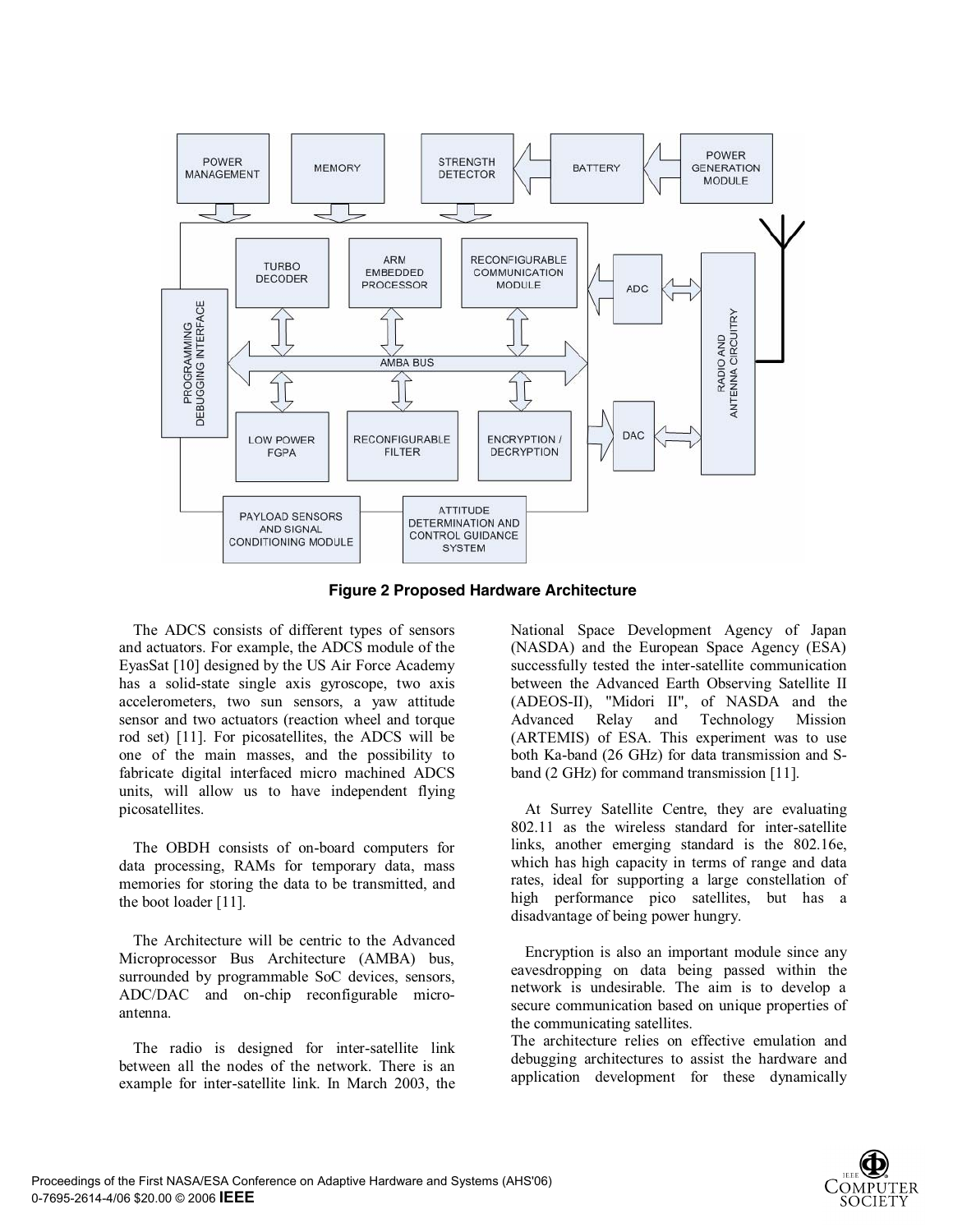evolvable systems as a whole entity. It is anticipated that the actual system infrastructure will be used for debugging traffic. New generic algorithms will be developed to debug systems containing developed to debug systems containing reconfigurable and evolvable elements and will form a core part of the evolvable platform. The overall infrastructure within the SoC will be partly based on the debugging infrastructure algorithms currently under development for static SoCs with multiple processor cores at Kent [15].

The architecture relies on optimised mixed hardware / software algorithms to control manage and ensure dependability of on-chip dynamic evolvable systems. To support effective development the debugging support must have access to all aspects of the system and be intrinsically dependable. For sensor nodes distributed in remote locations, this is especially important as the debug support may be the only feasible means of recovery if there is a program error. Hence the debug support must have the capabilities to take full control of the sensor node when abnormal behaviour is detected, for this to happen the debug support must include a dependable interface, this is also required to load a new application program within the node.

The Payload determines the functionality of the satellite, having reconfigurable sensors, which can select specific roles to be performed as directed by the algorithm. Implementing an array of different sensors within a reconfigurable fabric will allow a single satellite to be capable of working within the spectral bands of 400-1650nm table 1, which is divided into 10 spectral bands used by Earth Observation (EO) satellites for remote sensing.

Communication will be driven by a phased array on-chip micro-antenna; this allows highly directional beams, possessing the advantage of being able to transmit in any direction around the satellite without having to change the orientation of the satellite.

| <b>Channel</b> | Wavelength<br>(nm) | <b>Primary Use</b>                        |  |  |
|----------------|--------------------|-------------------------------------------|--|--|
|                | 580-680            | Daytime cloud, ice and<br>snow vegetation |  |  |
| 2              | 840-890            | Daytime cloud,<br>vegetation, water       |  |  |
| З              | 3550-3930          | Heat source, night<br>cloud               |  |  |

|  | Table 1 Scanning range of an EO satellite |  |  |  |
|--|-------------------------------------------|--|--|--|
|--|-------------------------------------------|--|--|--|

| 4  | 10300-11300 | SST, day/night cloud                      |
|----|-------------|-------------------------------------------|
| 5  | 11500-12500 | SST, day/night cloud                      |
| 6  | 1580-1640   | Soil humidity, ice/snow<br>distinguishing |
| 7  | 430-480     | Ocean color                               |
| 8  | 480-530     | Ocean color                               |
| 9  | 530-580     | Ocean color                               |
| 10 | 900-965     | Water vapor                               |
|    |             |                                           |

## **4. Multi-Objective Evolutionary Algorithms**

Multi-objective evolutionary algorithms (MOEAs) are crucial in the design and development of evolvable and reconfigurable sensor networks for aerospace-base monitoring and diagnostics. The MOEAs span and evolve the whole sensor network hierarchy including sensor nodes, cluster-based satellite network, and related reconfigurable devices, etc, which can concurrently drive both network and hardware resources to effectively and efficiently solve monitoring and diagnostic problems for aerospace-based applications. The novelty of this research lies in developing a series of evolutionbased algorithms which can inherently optimize and evolve the network, node, and sensor architectures concurrently.

Toward this end, we will address the following algorithms relating to the whole research project:

### **4.1 Hierarchical Heuristic Evolutionary Algorithms.**

These hierarchical heuristic evolutionary algorithms will be derived from evolutionary biology and engineering computations, together with specially tailored SoC-based reconfigurable hardware platforms to

- a. maximize network efficiency and lifetime in both network and node levels;
- b.handle a variety of sensing elements and operational conditions;
- c. be of a set of operators for manipulating network efficiency and the heterogeneous reconfigurable nature of individual nodes.

The hierarchical heuristic evolutionary algorithms will drive swarm formation and cluster in sensor networks concurrently with the configuration of architectural components of the sensor nodes.

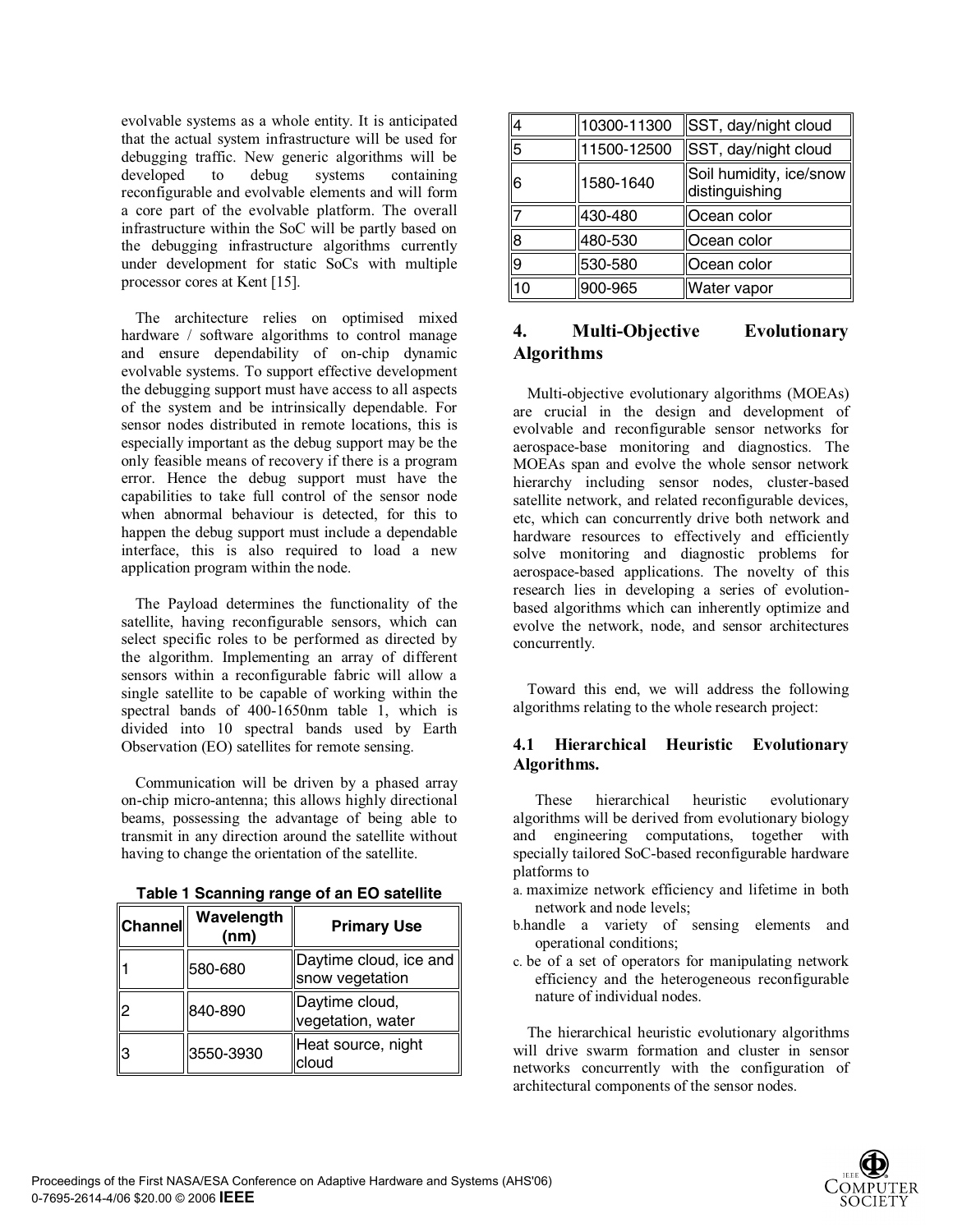## **4.2 Senor Node-Level Evolutionary Algorithms.**

It is also very important to study mechanisms for managing energy consumption in low power applications due to the limited availability of power. The sensor node-level evolutionary algorithms will deal with the various nodes with the resultant effect from forming a cluster with the lowest power consumption, and also tackle the issues from communication processes, such as reliability, robustness, and delay. In addition we will investigate how to let sensor nodes rapidly adapt to a continually changing environment.

### **4.3 Evolutionary-based Overall Network Formation Algorithms.**

The development of hierarchical, evolvable, adaptable, and distributed systems capable of dynamically modifying network behaviors is one of main objectives in this research project. The autonomous, adaptable, and distributed nature of the evolvable and reconfigurable sensor network will allow the sensor node to be deployed in a wide range of applications.

Thus, the evolutionary-based overall network formation algorithms must have the capability of dynamically reconfiguring the network to meet different operational requirements under a set of given conditions and constraints. Meanwhile, the adaptability of wireless networks to higher topology changes and higher scalability will also have to be considered. For example, variation in temperature or Ph may result in a change in the dynamic range of values processed by the node's computational unit and hence a number of computational blocks and their associated interconnects could be disabled for the sake of saving energy. Moreover, the variation of node scale and sensing area will also require an efficient algorithm to optimize and evolve the overall sensor networks.

## **4.4 Other Biologically-Inspired Hierarchical Multi-Objective Evolutionary Algorithms.**

In the proposed framework, we will also study other biologically-inspired hierarchical multiobjective evolutionary algorithms. The power constraints, hierarchical topology, and fault-tolerance requirements pertinent to the aerospace domain make the design of MOEAs even more challenging. The aim of investigating other biologically-inspired hierarchical MOEAs is to merge techniques and sciences from the different research domains, such as biological evolution theory, evolutionary-based computations, and true multi-objective algorithms.

Under the proposed framework the objectives will include, but not be limited to, power, cost, size, weight, network efficiency, reliability, robustness, security, and adaptability, etc.

During the optimization, we will simultaneously consider the performance of both the overall network and sub-networks (clusters). In the proposed framework, various populations (swarms) of nodes/agents co-exist in clusters of varying density. These clusters will consist of complete reconfigurable SoC devices with various sensing elements together with various DSP/micro-processors Intellectual Property (IP) cores, and driver capability in order to deal with the information processed by a given node. Considering these aspects of the framework, we will have to investigate theoretical evolutionary and biological processes in order to develop robust and adaptable biologically-inspired algorithms, which will allow configuration and reconfiguration of networked clusters of sensor nodes under different environmental conditions.

## **5. Summary**

We have introduced the ESPACENET Project, providing the framework for an evolvable network of reconfigurable sensor nodes.

The global constellation picosatellites will form an effective network for monitoring earthly activities and early warning system for natural calamities, like floods, tsunami, forest fires and earth quakes. They could also be used providing early warning to incoming meteorites, solar flares and other space based threats.

This project will drive the design and development of new technology, that will find application in many earth based pico node networks.

## **6. Reference**

1. Berkeley Wireless Research Centre, "Pico Radio", *http://bwrc.eecs.berkeley.edu/Research/Pico\_Radio/, 2006.* 

2. CubeSat Lab, "CubeSat", h*ttp://littonlab.atl.calpoly.edu/*  , California Polytechnic State University, 2006.